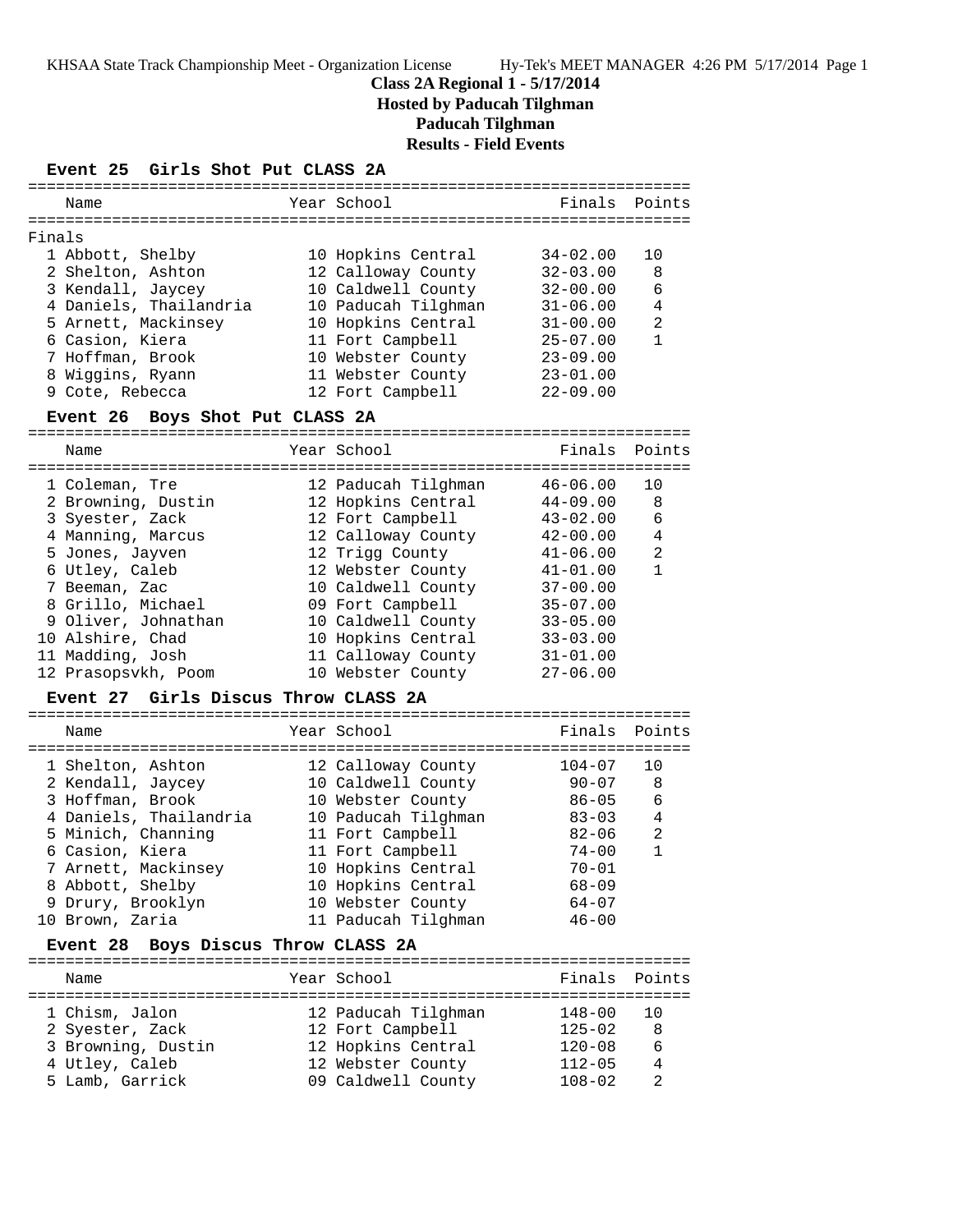KHSAA State Track Championship Meet - Organization License Hy-Tek's MEET MANAGER 4:26 PM 5/17/2014 Page 2

#### **Class 2A Regional 1 - 5/17/2014**

**Hosted by Paducah Tilghman**

**Paducah Tilghman**

### **Results - Field Events**

| Event 28 Boys Discus Throw CLASS 2A |  |  |  |  |  |  |
|-------------------------------------|--|--|--|--|--|--|
|-------------------------------------|--|--|--|--|--|--|

| 6 Grillo, Michael      | 09 Fort Campbell    | $100 - 07$ |  |
|------------------------|---------------------|------------|--|
| 7 Whitworth, Josh      | 10 Caldwell County  | $95 - 02$  |  |
| 8 Massad, Luke         | 10 Paducah Tilghman | $91 - 08$  |  |
| 9 Franklin, Chris      | 12 Hopkins Central  | $82 - 06$  |  |
| 10 Glazebrook, Preston | 10 Webster County   | $43 - 08$  |  |

### **Event 29 Girls Long Jump CLASS 2A**

======================================================================= Name Year School Finals Points ======================================================================= 1 Lowe, Lily 10 Calloway County 16-08.00 10 2 McNary, Darrian 12 Webster County 15-05.00 8 3 Wesley, Ashley 11 Fort Campbell 14-00.00 6 4 Mason, Brandy 12 Union County 13-09.00 4 5 Mack, Shannon 11 Trigg County 13-07.50 2 6 Laster, Detysha 09 Paducah Tilghman 13-03.00 1 7 Wimbleduff, Gabby 12 Trigg County 13-00.00 8 Shamburger, Jameelah 11 Fort Campbell 12-02.00 9 Mayes, Alexandria 09 Paducah Tilghman 11-03.00 10 Knight, Kayla 10 Hopkins Central 10-10.50 11 Barnett, Ashton 09 Calloway County 10-10.00 12 Heady, Karen 10 Hopkins Central 10-08.50 13 Simmons, Angel 08 Caldwell County 9-08.00 14 Glazebrook, Colleen 07 Webster County 8-05.00

#### **Event 30 Boys Long Jump CLASS 2A**

======================================================================= Name The Year School The Finals Points ======================================================================= 1 Jones, Jayven 12 Trigg County 20-05.00 10 2 Coleman, Laquell 11 Fort Campbell 19-07.00 8 3 Fleming, JaShaud 12 Union County 19-04.00 6 4 Orlowski, Gabe 11 Paducah Tilghman 18-03.00 4 5 Smith, Davante 12 Fort Campbell 17-10.00 2 6 Waldon, Cason 12 Paducah Tilghman 17-06.00 1 7 Dunlap, Dylan 09 Hopkins Central 14-04.00 7 Krauss, Jonathon 09 Calloway County 14-04.00 9 Wood, Ryder 12 Webster County 13-11.00 9 Benson, Damon 09 Hopkins Central 13-11.00 11 Shelton, Mitchael 10 Webster County 12-03.00 -- Gordon, Micah 10 Trigg County FOUL

## **Event 31 Girls Triple Jump CLASS 2A**

| Name                                                                                                                         | Year School                                                                                                              | Finals Points                                                                                |                                                    |
|------------------------------------------------------------------------------------------------------------------------------|--------------------------------------------------------------------------------------------------------------------------|----------------------------------------------------------------------------------------------|----------------------------------------------------|
| 1 Gibbs-Francis, Nia<br>2 Donelson, Miriah<br>3 Verones, Isabella<br>4 Mack, Shannon<br>5 Laster, Detysha<br>6 Mason, Brandy | 11 Fort Campbell<br>10 Paducah Tilghman<br>10 Fort Campbell<br>11 Trigg County<br>09 Paducah Tilghman<br>12 Union County | $31 - 06.50$<br>$31 - 04.50$<br>$30 - 00.00$<br>$29 - 10.00$<br>$28 - 06.00$<br>$26 - 06.50$ | 1 O<br>-8<br>6<br>$\overline{4}$<br>$\mathfrak{D}$ |
|                                                                                                                              |                                                                                                                          |                                                                                              |                                                    |